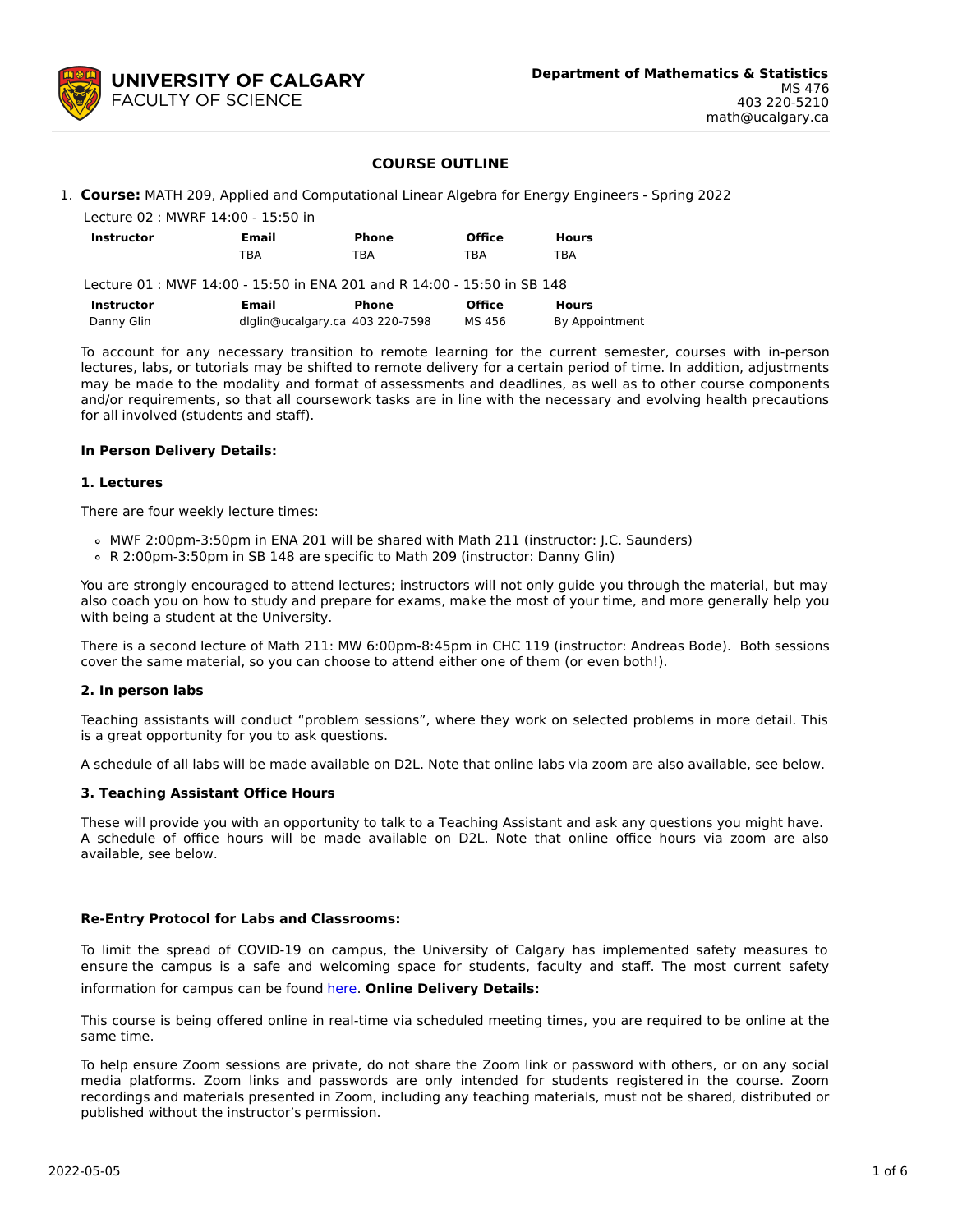This course has a registrar scheduled, asynchronous final exam. The writing time is 2 hours + 50% buffer time, but the exam can be written any time in a 24-hour window.

# **1. Online labs**

Links to online problem sessions can be found on D2L under "Communication/Zoom". A schedule of all labs will be made available on D2L.

# **2. Online Office Hours**

Links to online office hours can be found on D2L under "Communication/Zoom".

A schedule of all office hours will be made available on D2L.

# **3. Discussion Board (D2L)**

You can ask any mathematical question, follow other students' questions, and help each other by answering any questions you may know. The discussion board is monitored by Teaching Assistants 6 days a week.

### **4. Mobile Application**

The Lyryx Mobile App is designed to turn learning into an engaging activity. The content is presented into small blocks, or "chunks", and each chunk contains an interactive randomized question.

Completing these questions is optional, but highly recommended as a supplementary way to engage with the material.

# **5. D2L course site**

Includes access to all material and online assessment.

Includes weekly detailed and clear "roadmap" to assist student progress through the course.

# **6. Prerecorded problem demonstration videos**

Detailed video presentations of typical course exercises.

### **7. Email support for administrative matters**

math211@ucalgary.ca

This email is dedicated to administrative aspects of the course, including illness, SAS, time zones, and other admin inquiries.

#### **Course Site:**

D2L: MATH 209 L01-(Spring 2022)-Applied and Computational Linear Algebra for Energy Engineers

**Note:** Students must use their U of C account for all course correspondence.

# **Equity Diversity & Inclusion:**

The University of Calgary is committed to creating an equitable, diverse and inclusive campus, and condemns harm and discrimination of any form. We value all persons regardless of their race, gender, ethnicity, age, LGBTQIA2S+ identity and expression, disability, religion, spirituality, and socioeconomic status. The Faculty of Science strives to extend these values in every aspect of our courses, research, and teachings to better promote academic excellence and foster belonging for all.

#### 2. **Requisites:**

See section [3.5.C](http://www.ucalgary.ca/pubs/calendar/current/sc-3-5.html) in the Faculty of Science section of the online Calendar.

#### **Prerequisite(s):**

Admission to the Energy Engineering Program.

# 3. **Grading:**

The University policy on grading and related matters is described in [F.1](http://www.ucalgary.ca/pubs/calendar/current/f-1.html) and [F.2](http://www.ucalgary.ca/pubs/calendar/current/f-2.html) of the online University Calendar.

In determining the overall grade in the course the following weights will be used: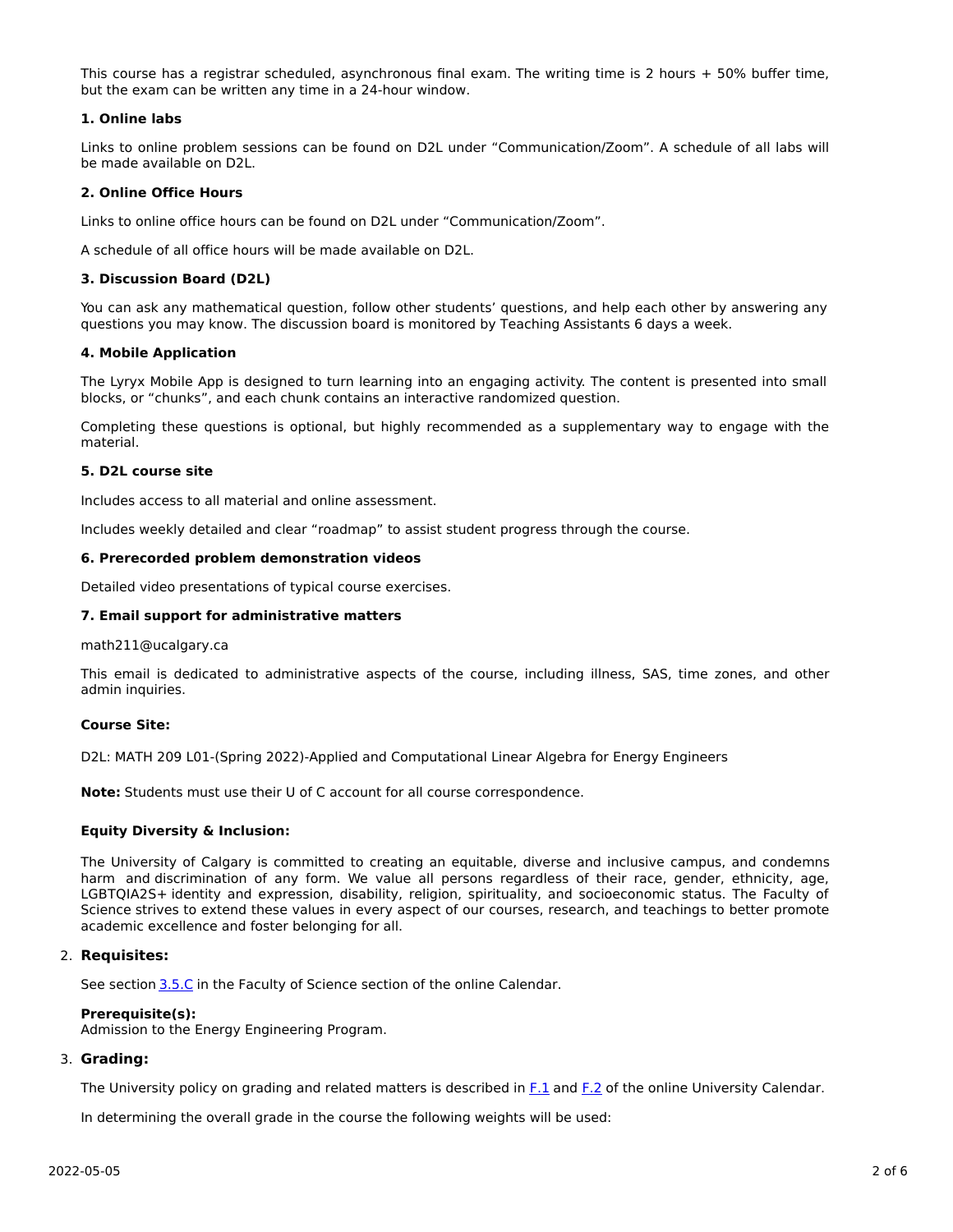| Course<br><b>Component</b>              |     | Weight Due Date (duration for exams)                                           | Modality<br>for exams | <b>Location for exams</b>                                                      |  |  |
|-----------------------------------------|-----|--------------------------------------------------------------------------------|-----------------------|--------------------------------------------------------------------------------|--|--|
| Online<br>Assignments (7) <sup>1</sup>  | 40% | Ongoing                                                                        |                       |                                                                                |  |  |
| Written<br>Assignments (3) <sup>2</sup> | 10% | Ongoing                                                                        |                       |                                                                                |  |  |
| Examination 1 <sup>3</sup>              | 25% | May 25 2022 at 09:00 pm (2 Hours)                                              | online                | Online                                                                         |  |  |
| Registrar<br>Scheduled Final<br>Exam    | 25% | Will be available when the final exam<br>schedule is released by the Registrar | online                | Will be available when the final exam<br>schedule is released by the Registrar |  |  |

<sup>1</sup> Due dates listed in course schedule.

 $2$  May 18 9pm - May 19 9pm, May 31 9pm - June 1 9pm, June 8 9pm - June 9 9pm

 $3$  The exam can be completed any time between 9pm on May 25 and 9pm on May 26. Once you start the exam you will have 3 hours to complete it (2 hours + 1 hour buffer time).

Each piece of work (reports, assignments, quizzes, midterm exam(s) or final examination) submitted by the student will be assigned a grade. The student's grade for each component listed above will be combined with the indicated weights to produce an overall percentage for the course, which will be used to determine the course letter grade.

The conversion between a percentage grade and letter grade is as follows.

|                           | A.        | --   | л.<br>L.   |     |     | . .  |         |     |     |      |           |
|---------------------------|-----------|------|------------|-----|-----|------|---------|-----|-----|------|-----------|
| <b>Minimum % Required</b> | 95 %<br>% | 90 % | 85 %<br>85 | 80% | 75% | 70 % | 65<br>% | 60% | 55% | 50 % | 45 %<br>% |

This course will have a Registrar Scheduled Final exam that will be delivered on-line. The Final Examination Schedule will be published by the Registrar's Office [approximately](https://www.ucalgary.ca/registrar/exams) one month after the start of the term. The final exam for this course will be designed to be completed within 2 hours.

Per section [G.5](https://www.ucalgary.ca/pubs/calendar/current/g-5.html) of the online Academic Calendar, timed final exams administered using an on-line platform, such as D2L, will be available on the platform. Due to the scheduling of the final exams, the additional time will be added to **the end** of the registrar scheduled **synchronous** exam to support students. This way, your exam schedule accurately reflects the **start time** of the exam for any**synchronous** exams. E.g. If a **synchronous** exam is designed for 2 hours and the final exam is scheduled from 9-11am in your student centre, the additional time will be added to the **end** time of the **synchronous** exam. This means that if the exam has a 1 hour buffer time, a synchronous exam would start at 9 am and finish at 12pm.

the latest you should start an asynchronous exam would be 8 am in order to be able to submit the exam at 11am and have the full 3 hours.

The University of Calgary offers a [flexible](https://www.ucalgary.ca/pubs/calendar/current/f-1-3.html) grade option, Credit Granted (CG) to support student's breadth of learning and student wellness. Faculty units may have additional requirements or restrictions for the use of the CG grade at the faculty, degree or program level. To see the full list of Faculty of Science courses where CG is not eligible, please visit the following website: [https://science.ucalgary.ca/current-students/undergraduate/program](https://science.ucalgary.ca/current-students/undergraduate/program-advising/flexible-grading-option-cg-grade)advising/flexible-grading-option-cg-grade

# 4. **Missed Components Of Term Work:**

The university has suspended the requirement for students to provide evidence for absences. Please do not attend medical clinics for medical notes or Commissioners for Oaths for statutory declarations.

In the event that a student legitimately fails to submit any online assessment on time (e.g. due to illness etc...), please contact the course coordinator, or the course instructor if this course does not have a coordinator to arrange for a re-adjustment of a submission date. Absences not reported within 48 hours will not be accommodated. If an excused absence is approved, one possible arrangement is that the percentage weight of the legitimately missed assignment could also be pro-rated among the components of the course. This option is at the discretion of the coordinator and may not be a viable option based on the design of this course.

# 5. **Scheduled Out-of-Class Activities:**

There are no scheduled out of class activities for this course.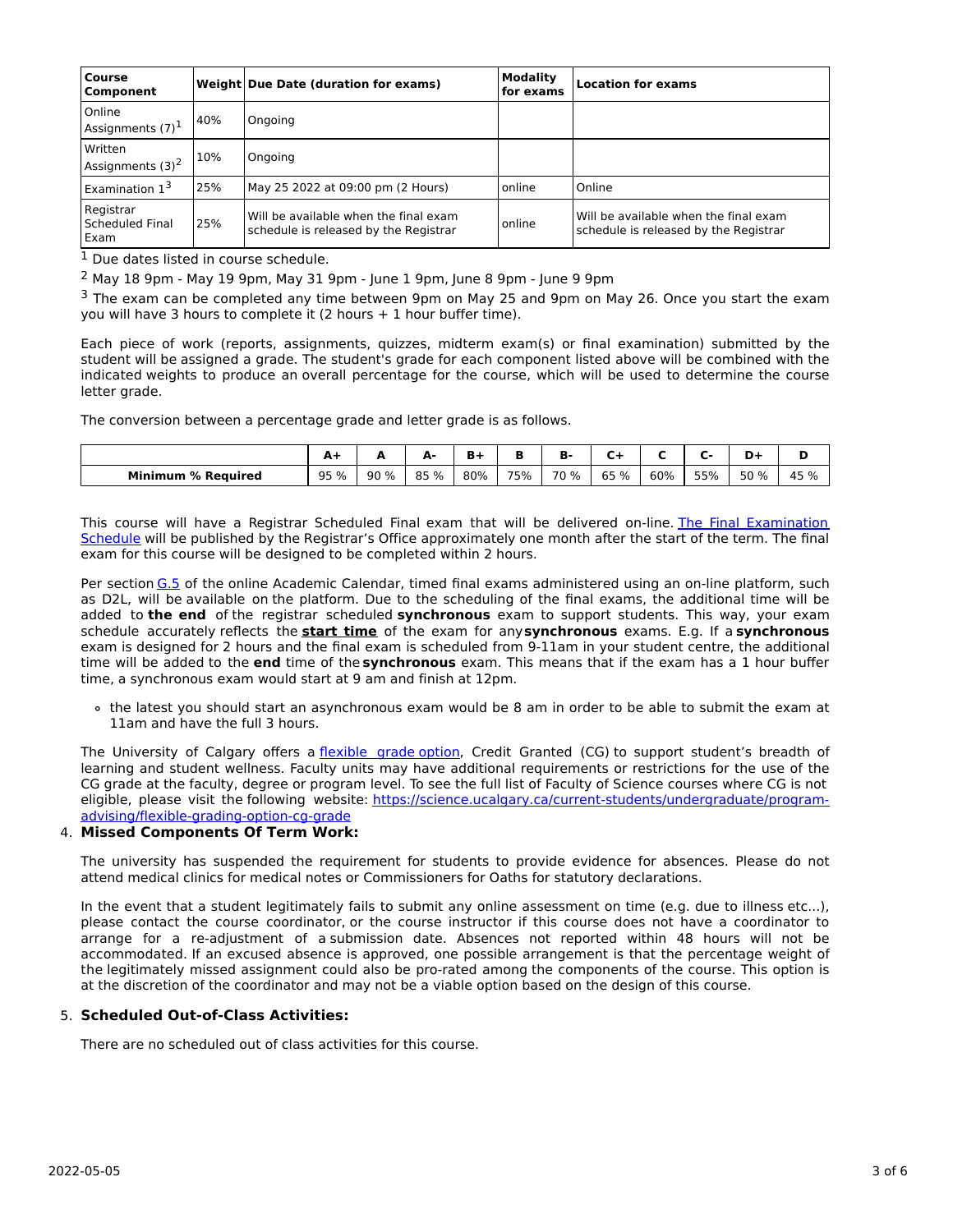# 6. **Course Materials:**

Suggested: A (free) open text in electronic form is available in your Lyryx account. It can be freely distributed and printed.

Mobile App, Homework and Examinations: We will be using the Lyryx system for active learning, course assignment and examination pruposes, offering formative online assessment in an effort to support student learning.

The student license is normally \$39.95+GST payable upon registration on the Lyryx system. Lyryx is offering students access to their Lyryx online homework at no cost when using University computers, including in the MS 317, MS 515, MS 521, and MS571 computer labs. Access to Lyryx online homework for no charge is also available at the TFDL.

In order to successfully engage in their learning experiences at the University of Calgary, students taking online, remote and blended courses are required to have reliable access to the following technology:

- A computer with a supported operating system, as well as the latest security, and malware updates;
- A current and updated web browser;
- Webcam/Camera (built-in or external);
- Microphone and speaker (built-in or external), or headset with microphone;
- Current antivirus and/or firewall software enabled;
- Stable internet connection.

For more information please refer to the UofC [ELearning](https://elearn.ucalgary.ca/technology-requirements-for-students) online website.

### 7. **Examination Policy:**

No aids are allowed on tests or examinations.

Students should also read the Calendar, [Section](http://www.ucalgary.ca/pubs/calendar/current/g.html) G, on Examinations.

# 8. **Approved Mandatory And Optional Course Supplemental Fees:**

There are no mandatory or optional course supplemental fees for this course.

# 9. **Writing Across The Curriculum Statement:**

For all components of the course, in any written work, the quality of the student's writing (language, spelling, grammar, presentation etc.) can be a factor in the evaluation of the work. See also Section [E.2](http://www.ucalgary.ca/pubs/calendar/current/e-2.html) of the University Calendar.

#### 10. **Human Studies Statement:**

Students will not participate as subjects or researchers in human studies.

See also **[Section](http://www.ucalgary.ca/pubs/calendar/current/e-5.html) E.5** of the University Calendar.

# 11. **Reappraisal Of Grades:**

A student wishing a reappraisal, should first attempt to review the graded work with the Course coordinator/instructor or department offering the course. Students with sufficient academic grounds may request a reappraisal. Non-academic grounds are not relevant for grade reappraisals. Students should be aware that the grade being reappraised may be raised, lowered or remain the same. See [Section](http://www.ucalgary.ca/pubs/calendar/current/i-3.html) I.3 of the University Calendar.

- a. **Term Work:** The student should present their rationale as effectively and as fully as possible to the Course coordinator/instructor within **ten business days** of either being notified about the mark, or of the item's return to the class. If the student is not satisfied with the outcome, the student shall submit the Reappraisal of Graded Term work [form](https://science.ucalgary.ca/sites/default/files/teams/1/Reappraisal_Termwork_2021.pdf) to the department in which the course is offered within 2 business days of receiving the decision from the instructor. The Department will arrange for a reappraisal of the work within the next ten business days. The reappraisal will only be considered if the student provides a detailed rationale that outlines where and for what reason an error is suspected. See sections  $1.1$  and  $1.2$  of the University Calendar
- b. **Final Exam:**The student shall submit the request to Enrolment Services. See [Section](http://www.ucalgary.ca/pubs/calendar/current/i-3.html) I.3 of the University Calendar.

# 12. **Other Important Information For Students:**

a. **Mental Health** The University of Calgary recognizes the pivotal role that student mental health plays in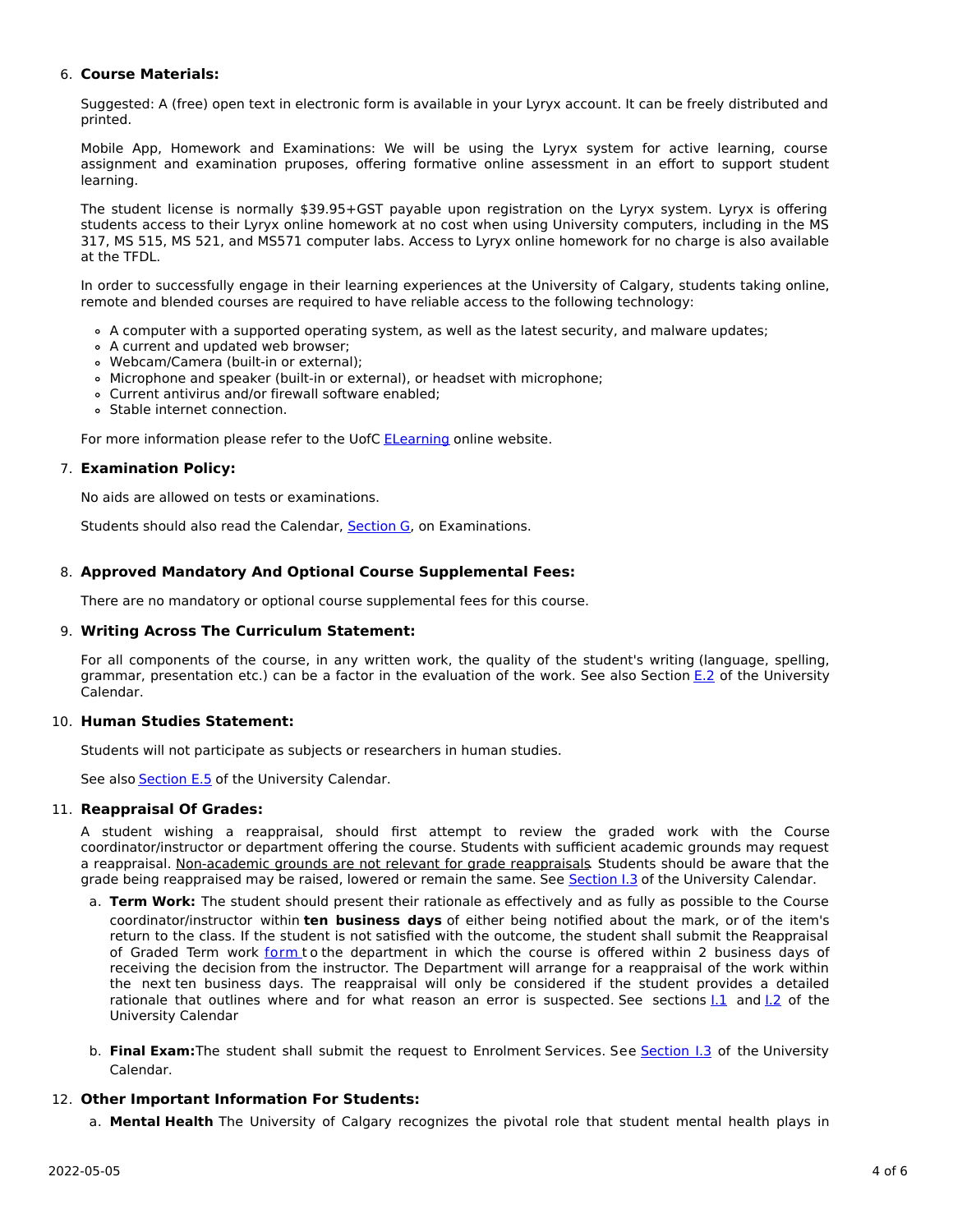physical health, social connectedness and academic success, and aspires to create a caring and supportive campus community where individuals can freely talk about mental health and receive supports when needed. We encourage you to explore the mental health resources available throughout the university community, such as counselling, self-help resources, peer support or skills-building available through the SU Wellness Centre (Room 370, MacEwan Student Centre, Mental Health [Services](https://www.ucalgary.ca/wellnesscentre/services/mental-health-services) Website) and the Campus Mental Health Strategy website [\(Mental](http://www.ucalgary.ca/mentalhealth) Health).

- b. **SU Wellness Services:** For more information, see their [website](http://www.ucalgary.ca/wellnesscentre) or call [403-210-9355](tel:4032109355).
- c. **Sexual Violence:** The Sexual Violence Support Advocate, Carla Bertsch, can provide confidential support and information regarding sexual violence to all members of the university community. Carla can be reached by email [\(svsa@ucalgary.ca](mailto:svsa@ucalgary.ca)) or phone at [403-220-2208](tel:4032202208). The complete University of Calgary policy on sexual violence can be viewed [here.](https://www.ucalgary.ca/legal-services/sites/default/files/teams/1/Policies-Sexual-and-Gender-Based-Violence-Policy.pdf)
- d. **Misconduct:** Academic integrity is the foundation of the development and acquisition of knowledge and is based on values of honesty, trust, responsibility, and respect. We expect members of our community to act with integrity. Research integrity, ethics, and principles of conduct are key to academic integrity. Members of our campus community are required to abide by our institutional Code of [Conduct](https://www.ucalgary.ca/legal-services/sites/default/files/teams/1/Policies-Code-of-Conduct.pdf) and promote academic integrity in upholding the University of Calgary's reputation of excellence. Some examples of academic misconduct include but are not limited to: posting course material to online platforms or file sharing without the course instructor's consent; submitting or presenting work as if it were the student's own work; submitting or presenting work in one course which has also been submitted in another course without the instructor's permission; borrowing experimental values from others without the instructor's approval; falsification/fabrication of experimental values in a report. Please read the following to inform yourself more on academic integrity:

Student [Handbook](https://www.ucalgary.ca/live-uc-ucalgary-site/sites/default/files/teams/9/AI-Student-handbook-1.pdf) on Academic Integrity Student Academic Misconduct [Policy](https://www.ucalgary.ca/legal-services/sites/default/files/teams/1/Policies-Student-Academic-Misconduct-Policy.pdf) and [Procedure](https://www.ucalgary.ca/legal-services/sites/default/files/teams/1/Policies-Student-Academic-Misconduct-Procedure.pdf) Faculty of Science Academic [Misconduct](https://science.ucalgary.ca/current-students/undergraduate/program-advising) Process [Research](https://www.ucalgary.ca/legal-services/sites/default/files/teams/1/Policies-Research-Integrity-Policy.pdf) Integrity Policy

Additional information is available on the Student Success Centre [Academic](https://ucalgary.ca/student-services/student-success/learning/academic-integrity) Integrity page

# e. **Academic Accommodation Policy:**

It is the student's responsibility to request academic accommodations according to the University policies and procedures listed below. The student accommodation policy can be found at: <https://www.ucalgary.ca/legal-services/sites/default/files/teams/1/Policies-Student-Accommodation-Policy.pdf>

Students needing an accommodation because of a disability or medical condition should communicate this need to Student Accessibility Services in accordance with the Procedure for Accommodations for Students with Disabilities: [https://www.ucalgary.ca/legal-services/sites/default/files/teams/1/Policies-Accommodation](https://www.ucalgary.ca/legal-services/sites/default/files/teams/1/Policies-Accommodation-for-Students-with-Disabilities-Procedure.pdf)for-Students-with-Disabilities-Procedure.pdf.

Students needing an accommodation in relation to their coursework or to fulfil requirements for a graduate degree, based on a Protected Ground other than Disability, should communicate this need, by filling out the Request for Academic [Accommodation](https://science.ucalgary.ca/sites/default/files/teams/1/request-accommodation-academic-courses.pdf) Form and sending it to Mark Bauer by email [bauerm@ucalgary.ca](mailto:bauerm@ucalgary.ca) preferably 10 business days before the due date of an assessment or scheduled absence.

- f. **Freedom of Information and Privacy:** This course is conducted in accordance with the Freedom of Information and Protection of Privacy Act (FOIPP). Students should identify themselves on all written work by placing their name on the front page and their ID number on each subsequent page. For more information, see Legal [Services](https://www.ucalgary.ca/legal-services/access-information-privacy) website.
- g. **Student Union Information:** SU [contact,](http://www.su.ucalgary.ca/contact) Email SU Science Rep: [sciencerep1@su.ucalgary.c](mailto:sciencerep1@su.ucalgary.ca)[a,](https://www.ucalgary.ca/student-services/ombuds) Student Ombudsman
- h. **Surveys:** At the University of Calgary, feedback through the Universal Student Ratings of Instruction [\(USRI](http://www.ucalgary.ca/usri)) survey and the Faculty of Science Teaching Feedback form provides valuable information to help with evaluating instruction, enhancing learning and teaching, and selecting courses. Your responses make a difference - please participate in these surveys.
- i. **Copyright of Course Materials:** All course materials (including those posted on the course D2L site, a course website, or used in any teaching activity such as (but not limited to) examinations, quizzes, assignments, laboratory manuals, lecture slides or lecture materials and other course notes) are protected by law. These materials are for the sole use of students registered in this course and must not be redistributed. Sharing these materials with anyone else would be a breach of the terms and conditions governing student